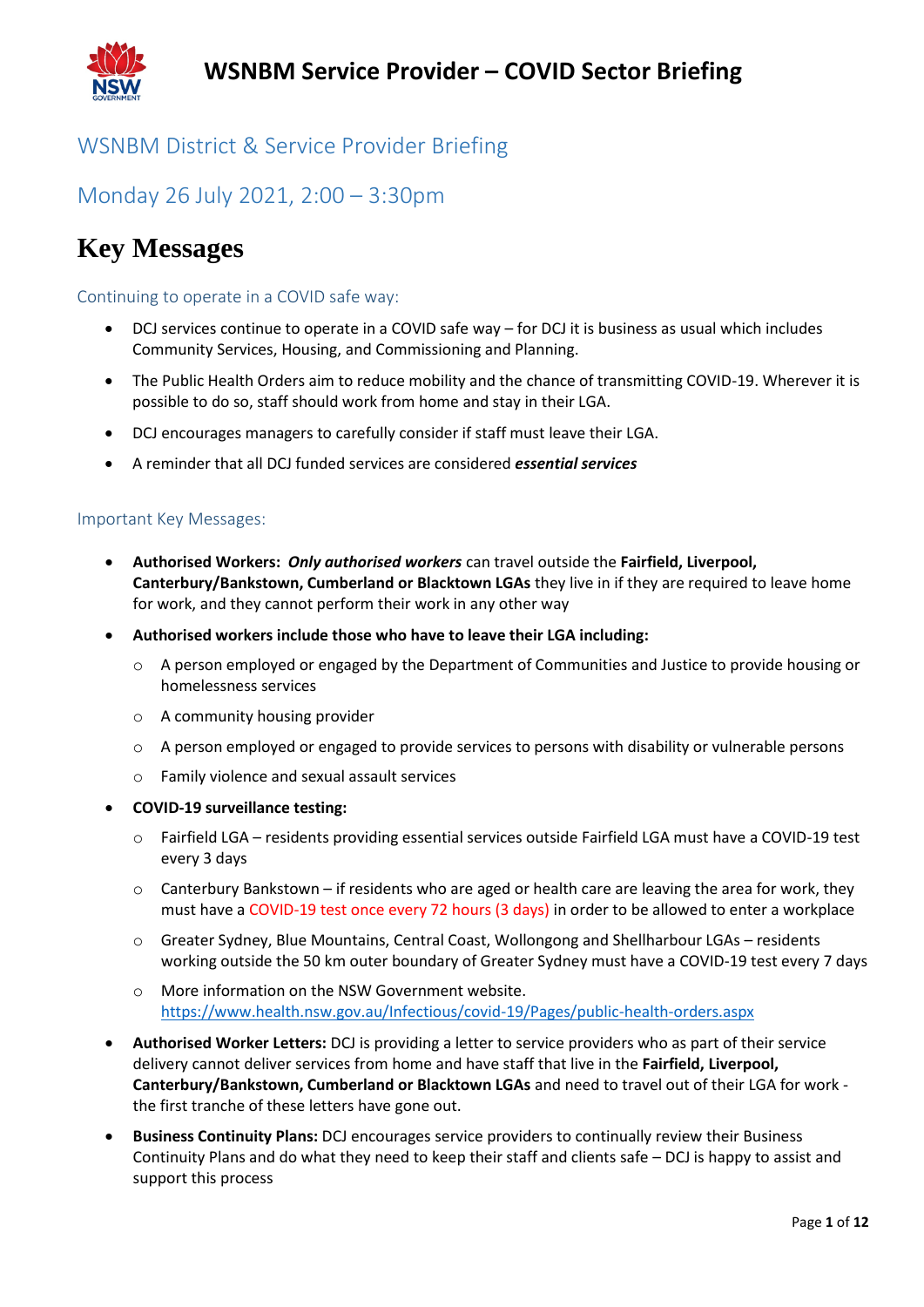- **Changing service delivery/ open communication/ flexibility:**
	- o DCJ acknowledges and thanks providers for changing how they deliver services, to keep your staff and communities safe. Face-to-face delivery for many services especially non-essential services (e.g. group work, non-intensive case management support) should be delivered by alternative means.
	- $\circ$  It is important to maintain essential face-to-face work where it is can be safely managed for the most vulnerable people.
	- o Open communication, mutual understanding and collaboration will get us through this together.
	- o DCJ is committed to flexibility and ensuring that service providers can meet urgent priorities in their client cohort and use their funding flexibly to meet these urgent priorities. Please speak with your CPO about this as required.
- **PPE Supplies:** We understand that the supply chain for PPE is working. However, if providers are having difficulty accessing PPE please reach out to your contract manager and DCJ can assist.
- **Additional Funds:** There is a process for Specialist Housing Services to access additional funds including payments for staff expenses related to Emergency Accommodation and in exceptional circumstances for additional staff due to COVID-19 or brokerage for clients to establish or maintain their safety during COVID
- **Escalating Issues:** There are processes in place to escalate issues relating to issues such food security and education – and the State Emergency Operations Centre (SEOC) is coordinating responses across government to resolve issues and emergency response coordination has been established. Any challenges can be reported to the Commissioning & Planning WSNBM mailbox for escalation at any time
- **New Process and Pathway for requests for material assistance:** There is a new process and pathway for requests for material assistance (including food) for Resilience NSW that means referrals don't need to come only from Health. **Referrals for material assistance from Resilience NSW should go to ServiceNSW on 13 77 88.**

**DCJ will keep you up to date with health advice and continue to support you.** 

**Thank you for you partnership in these challenging times and for the amazing outcomes you are delivering to the people of Western Sydney and Nepean Blue Mountains.**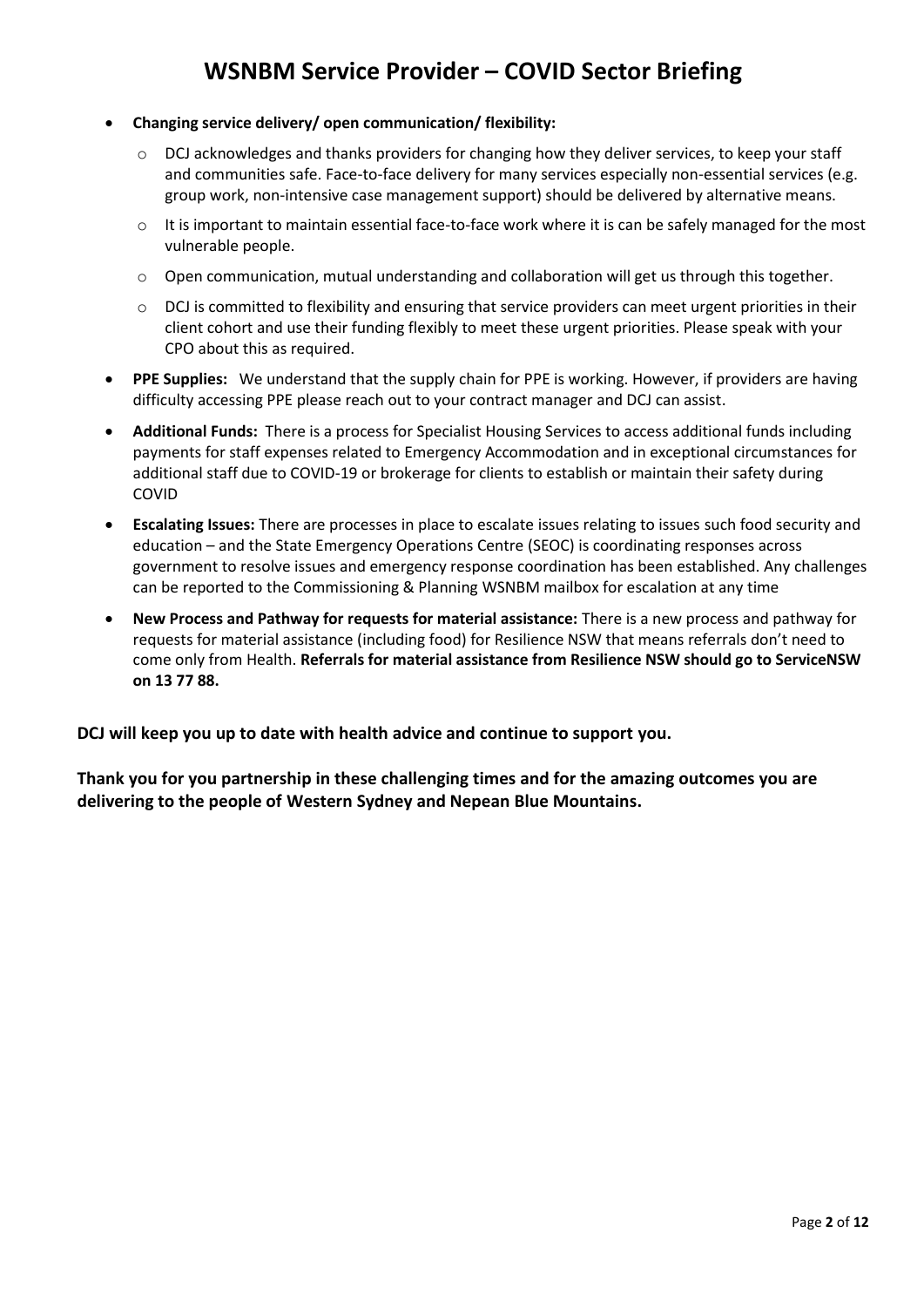### **Resources**

#### <https://www.nsw.gov.au/covid-19>

COVID-19 (coronavirus) Official NSW Government response to COVID-19: symptoms and testing, what you can and can't do under the rules, information for businesses plus the latest news and updates.

#### [https://www.coronavirus.dcj.nsw.gov.au](https://www.coronavirus.dcj.nsw.gov.au/)

DCJ COVID-19 (coronavirus) response information and resources for service providers, staff and community.

<https://www.coronavirus.dcj.nsw.gov.au/download?file=778992> Guidelines for Residential Care Settings for Young People in Out of Home Care (OOHC) and COVID-19

[SHS guidelines homelessness accommodation](https://www.facs.nsw.gov.au/download?file=777047) during COVID. Guidelines for homelessness accommodation and COVID-19

<https://www.ncoss.org.au/sector-hub/sector-resources/covid-19-community-sector-resource-buttons/>

COVID-19 Community Sector Resources: What the new COVID-19 restrictions mean for NGO service providers A living resource to provide the latest information on COVID-19.

#### <https://www.nsw.gov.au/covid-19/2021-covid-19-support-package>

2021 COVID-19 Support Package. The NSW Government will provide financial assistance, support measures and tax relief to help businesses and people across the state impacted by the current COVID-19 restrictions.

<https://www.nsw.gov.au/mental-health-at-work/50000-for-recovery-at-work-projects> \$50,000 for recovery at work projects. Grants of up to \$50,000 are available to fund innovative mental health projects that support recovery at work and reduce mental health stigma.

#### [https://www.parentingrc.org.au/telepractice\\_hub/](https://www.parentingrc.org.au/telepractice_hub/)

Telepractice Hub to best support parents and families, services need to identify when and how telepractice might work for their clients and to build skills and knowledge in effective telepractice delivery.

<http://ngolearning.com.au/practice-guidance-for-virtual-home-visits/> NGO Learning Hub - Practice Guidance for Virtual Home Visits and engaging families

<https://www.ncoss.org.au/examples-of-covid-19-innovative-practices-in-the-sector/> Examples of innovative practice

[https://www.coronavirus.dcj.nsw.gov.au/service-providers/information-for-permanency-support-program-psp](https://www.coronavirus.dcj.nsw.gov.au/service-providers/information-for-permanency-support-program-psp-service-providers)[service-providers](https://www.coronavirus.dcj.nsw.gov.au/service-providers/information-for-permanency-support-program-psp-service-providers) DCJ advice for PSP providers

<https://www.coronavirus.dcj.nsw.gov.au/service-providers/helpful-resources> Factsheets, training and links for providers working with children, families and community

<https://acwa.asn.au/covid-19-resource-clearinghouse/> COVID-19 or other similar resources through ACWA - Association of Children's Welfare Agencies

<https://www.safework.nsw.gov.au/resource-library/COVID-19-Coronavirus>

Guides and resources to help staff and workplaces stay COVID safe.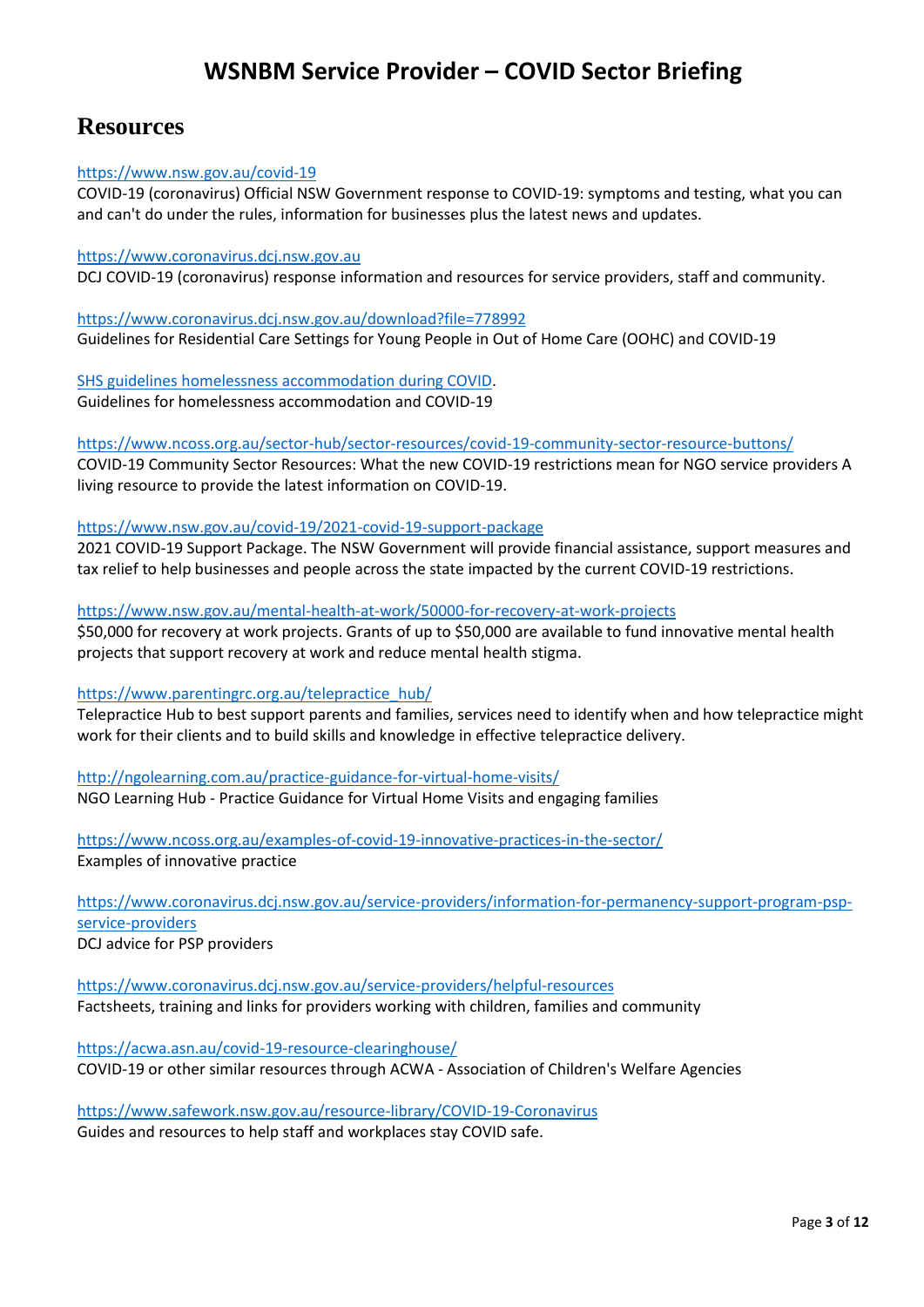[https://coronavirus.fairwork.gov.au/coronavirus-and-australian-workplace-laws/pay-leave-and-stand](https://coronavirus.fairwork.gov.au/coronavirus-and-australian-workplace-laws/pay-leave-and-stand-downs/stand-downs)[downs/stand-downs](https://coronavirus.fairwork.gov.au/coronavirus-and-australian-workplace-laws/pay-leave-and-stand-downs/stand-downs)

Advice for employers if they needs to stand down employees during COVID.

<https://www.coronavirus.dcj.nsw.gov.au/service-providers/mental-health-and-wellbeing-support> EAP and other counselling services for service provider staff https://www.coronavirus.dcj.nsw.gov.au/ data/assets/pdf file/0009/779166/Food-relief-services.pdf Information on Food Services that charities can use including OzHarvest, Foodbank NSW.ACT, Anglicare emergency assistance and St Vincent de Paul.

<https://www.hsnet.nsw.gov.au/#services/results/food%20NEAR%20blacktown> Local food services in Western Sydney on HSNet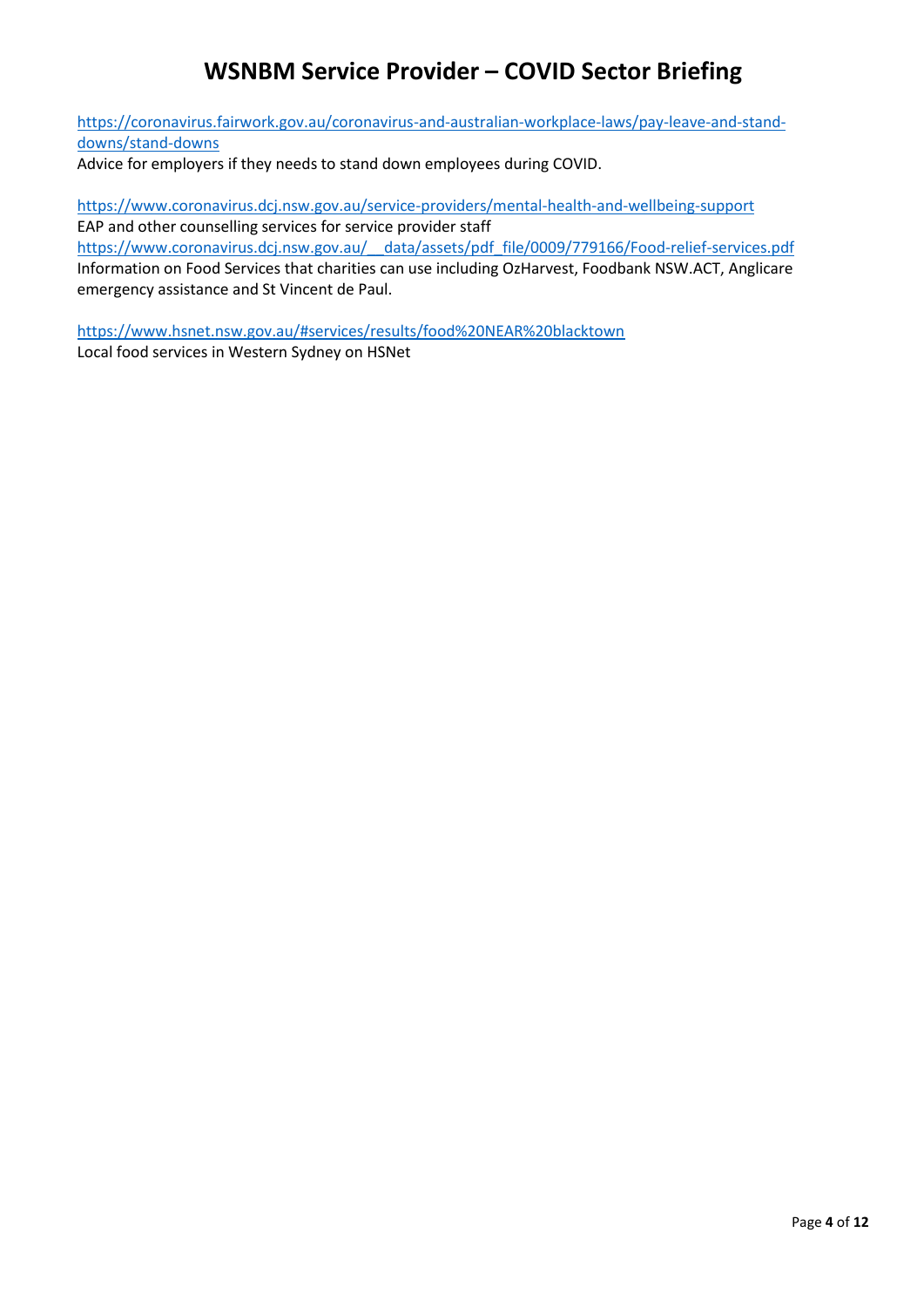## **QUESTIONS AND ANSWERS**

| <b>QUESTIONS</b>                                                                                                                                                                              | <b>ANSWERS</b>                                                                                                                                                                                                                                                                                                                                                                                                                                                                                                                                                                                                                                                                                                                                                                                                                                                                                                                                                                                                                                                                                                                                                                                                                                                                                                                                                                                                                                                                                                                                         |
|-----------------------------------------------------------------------------------------------------------------------------------------------------------------------------------------------|--------------------------------------------------------------------------------------------------------------------------------------------------------------------------------------------------------------------------------------------------------------------------------------------------------------------------------------------------------------------------------------------------------------------------------------------------------------------------------------------------------------------------------------------------------------------------------------------------------------------------------------------------------------------------------------------------------------------------------------------------------------------------------------------------------------------------------------------------------------------------------------------------------------------------------------------------------------------------------------------------------------------------------------------------------------------------------------------------------------------------------------------------------------------------------------------------------------------------------------------------------------------------------------------------------------------------------------------------------------------------------------------------------------------------------------------------------------------------------------------------------------------------------------------------------|
| <b>Authorised Workers and testing</b><br>Who is, and isn't, considered<br>authorised workers?<br>Will letters be available for<br>$\bullet$<br>authorised workers in<br>WSNBM?                | It is strongly advised that both providers and employees continually<br>review the information and advice provided by NSW Health and the<br>relevant Public Health Order but also where possible limit any<br>unnecessary face to face interactions and utilise alternate means to<br>engage with clients.                                                                                                                                                                                                                                                                                                                                                                                                                                                                                                                                                                                                                                                                                                                                                                                                                                                                                                                                                                                                                                                                                                                                                                                                                                             |
| Why are workers in<br>$\bullet$<br>neighbourhood centres not<br>authorised?<br>Many staff are working online,<br>$\bullet$<br>but what if there are crises and<br>they need to deal with them | As of 27.7.2021 the current advice is:<br>https://www.health.nsw.gov.au/Infectious/covid-19/Pages/public-<br>health-orders.aspx#lga-requirements<br>Authorised Workers are workers who are employed or engaged to<br>provide services that are necessary for that activity.                                                                                                                                                                                                                                                                                                                                                                                                                                                                                                                                                                                                                                                                                                                                                                                                                                                                                                                                                                                                                                                                                                                                                                                                                                                                            |
| face to face?<br>Can staff who live in a hot spot<br>$\bullet$<br>continue to provide services if<br>they need to work with clients<br>face to face outside their place<br>of residence?      | Authorised workers in our sector would come under the health care<br>and social assistance category. This includes<br>a person who provides health services within the meaning of the<br>$\bullet$<br>Health Services Act 1997 (whether or not in the public or private<br>sector) or a registered health practitioner or a person who works<br>for a registered health practitioner (each a "health services<br>provider")<br>a person who provides ancillary or support services to the work of a<br>$\bullet$<br>"health services provider" (as defined above) (including, for<br>example, cleaners, cooks and security providers at hospitals)<br>a person employed or engaged by the Department of Communities<br>$\bullet$<br>and Justice to provide housing or homelessness services<br>a community housing provider<br>$\bullet$<br>a person employed or engaged to provide services to persons with<br>$\bullet$<br>disability or vulnerable persons<br>a person employed or engaged at a residential aged care facility<br>$\bullet$<br>family violence and sexual assault services<br>$\bullet$<br>veterinary services (including laboratory and diagnostic services and<br>$\bullet$<br>clinics)<br>animal welfare, care and accommodation services (excluding pet<br>$\bullet$<br>grooming unless there is an immediate animal welfare reason)<br>end of life services including funeral, crematorium and cemetery<br>$\bullet$<br>services, mortuaries and morgues, spiritual or religious services<br>connected to end of life services |
|                                                                                                                                                                                               | <b>Locations</b><br>Staff who live in Cumberland, Blacktown, Canterbury-Bankstown,<br>Fairfield or Liverpool local government areas, you can only leave the<br>local government to go to work if they are an authorised worker.<br><b>Letters</b><br>DCJ has issued a letter to a number of service providers confirming<br>that activities they are doing on our behalf are considered essential.                                                                                                                                                                                                                                                                                                                                                                                                                                                                                                                                                                                                                                                                                                                                                                                                                                                                                                                                                                                                                                                                                                                                                     |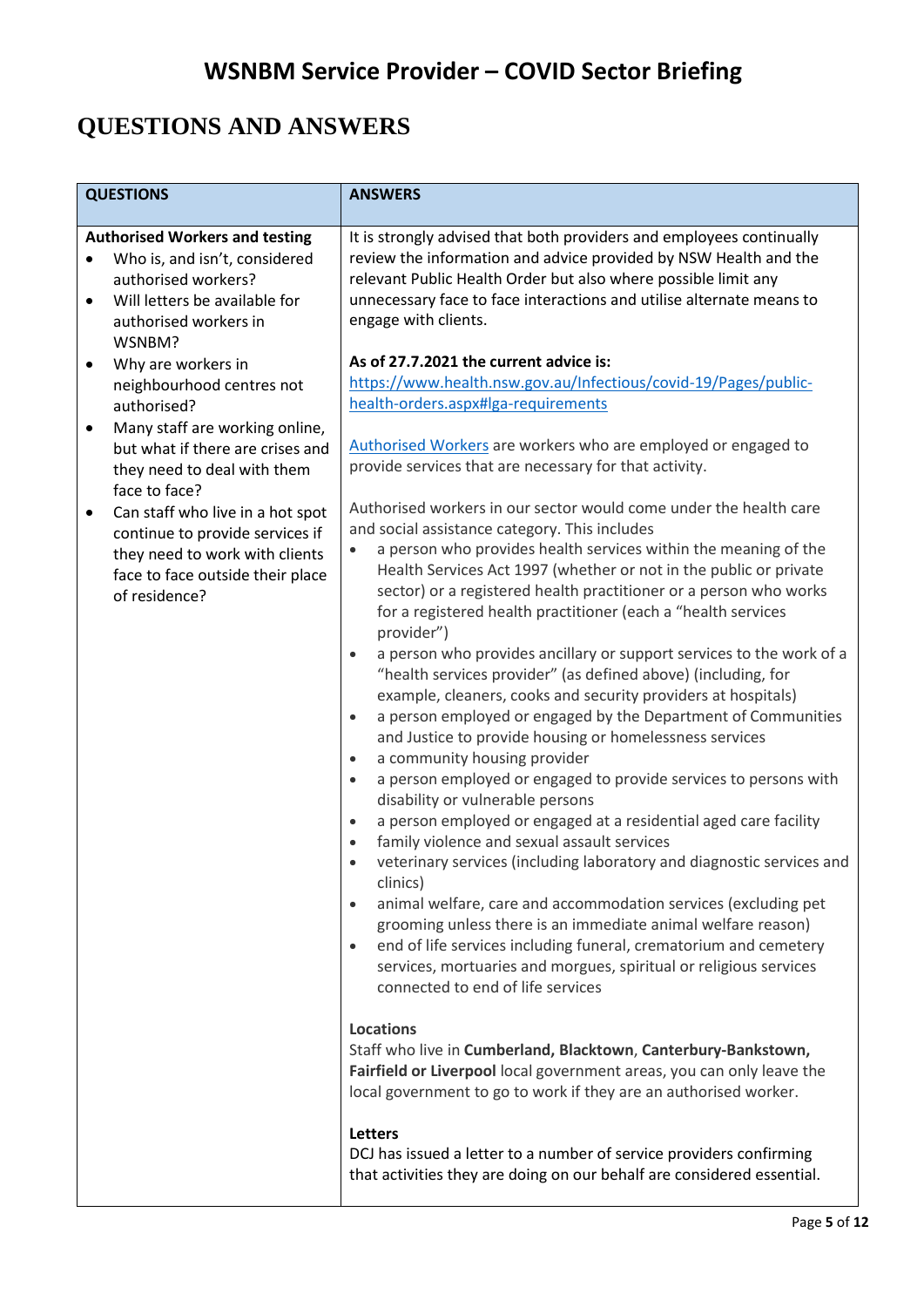| <b>QUESTIONS</b>                                                  | <b>ANSWERS</b>                                                                                                                                                                                                                                                                                                                                                                                                                                                                                                                                                                                                                                                                                                                                                                                                                                                                                                                                                                                                                                                                                                                                                                                                                                                                                                                                                                                                                                                                                                                                                                                                                                                                             |
|-------------------------------------------------------------------|--------------------------------------------------------------------------------------------------------------------------------------------------------------------------------------------------------------------------------------------------------------------------------------------------------------------------------------------------------------------------------------------------------------------------------------------------------------------------------------------------------------------------------------------------------------------------------------------------------------------------------------------------------------------------------------------------------------------------------------------------------------------------------------------------------------------------------------------------------------------------------------------------------------------------------------------------------------------------------------------------------------------------------------------------------------------------------------------------------------------------------------------------------------------------------------------------------------------------------------------------------------------------------------------------------------------------------------------------------------------------------------------------------------------------------------------------------------------------------------------------------------------------------------------------------------------------------------------------------------------------------------------------------------------------------------------|
|                                                                   | For some service types - e.g. Specialist Homelessness Services<br>where their staff cannot do their work other than face-to-face,<br>providers may issue a letter of authorisation for your staff to carry<br>with them. If your staff can perform their work in any other way<br>than face-to-face - e.g. by phone or video call, please do that.                                                                                                                                                                                                                                                                                                                                                                                                                                                                                                                                                                                                                                                                                                                                                                                                                                                                                                                                                                                                                                                                                                                                                                                                                                                                                                                                         |
|                                                                   | DCJ can provide letters to other agencies who have staff that meet the<br>criteria for 'authorised workers'.                                                                                                                                                                                                                                                                                                                                                                                                                                                                                                                                                                                                                                                                                                                                                                                                                                                                                                                                                                                                                                                                                                                                                                                                                                                                                                                                                                                                                                                                                                                                                                               |
|                                                                   | <b>Surveillance testing</b><br>The Order also details a surveillance testing program for certain<br>workers. Under the Order:<br>for all workers who live in the local government area of Fairfield,<br>and for aged care and health care workers who live in the<br>Canterbury-Bankstown local government area, and their employers:<br>if you work outside this area, you must have a COVID-19<br>$\bullet$<br>test once every 72 hours (3 days) in order to be allowed to<br>go to work as an authorised worker<br>the occupier of non-residential premises must not permit<br>$\bullet$<br>an affected worker to remain at the premises unless the<br>worker has been tested in accordance with these<br>requirements.<br>for workers who live in Greater Sydney (including Central Coast,<br>$\bullet$<br>Blue Mountains, Wollongong and Shellharbour) and their<br>employers:<br>a Greater Sydney worker must not enter premises for work<br>that are more than 50 kilometres outside Greater Sydney<br>unless the worker has been tested for COVID-19 in the<br>previous 7 days and has evidence of the test available for<br>inspection by their employer or a police office, and<br>the occupier of non-residential premises must not permit a<br>$\bullet$<br>Greater Sydney worker to enter the premises unless the<br>worker has been tested in accordance with these<br>requirements<br>a person must provide information, including proof of address and<br>$\bullet$<br>proof the person has been tested for COVID-19 to a police officer<br>on request in order to enable the officer to determine whether the<br>person is an affected worker or a Greater Sydney worker. |
| Will there be priority vaccinations<br>for our clients and staff? | Advice on this is changing rapidly. Please check on the NSW Health<br>website about availability.                                                                                                                                                                                                                                                                                                                                                                                                                                                                                                                                                                                                                                                                                                                                                                                                                                                                                                                                                                                                                                                                                                                                                                                                                                                                                                                                                                                                                                                                                                                                                                                          |
|                                                                   | At the time of writing, priority access to vaccines includes those in<br>Group 1B eligibility - includes people sleeping rough and in Specialist<br>Homelessness Services.                                                                                                                                                                                                                                                                                                                                                                                                                                                                                                                                                                                                                                                                                                                                                                                                                                                                                                                                                                                                                                                                                                                                                                                                                                                                                                                                                                                                                                                                                                                 |
|                                                                   | DJC, NSW Health, Housing and SHS working together to deliver<br>vaccination hubs, implement joint outreach patrols delivering mobile<br>vaccinations, and act as pop up vaccinations clinics for their clients.                                                                                                                                                                                                                                                                                                                                                                                                                                                                                                                                                                                                                                                                                                                                                                                                                                                                                                                                                                                                                                                                                                                                                                                                                                                                                                                                                                                                                                                                            |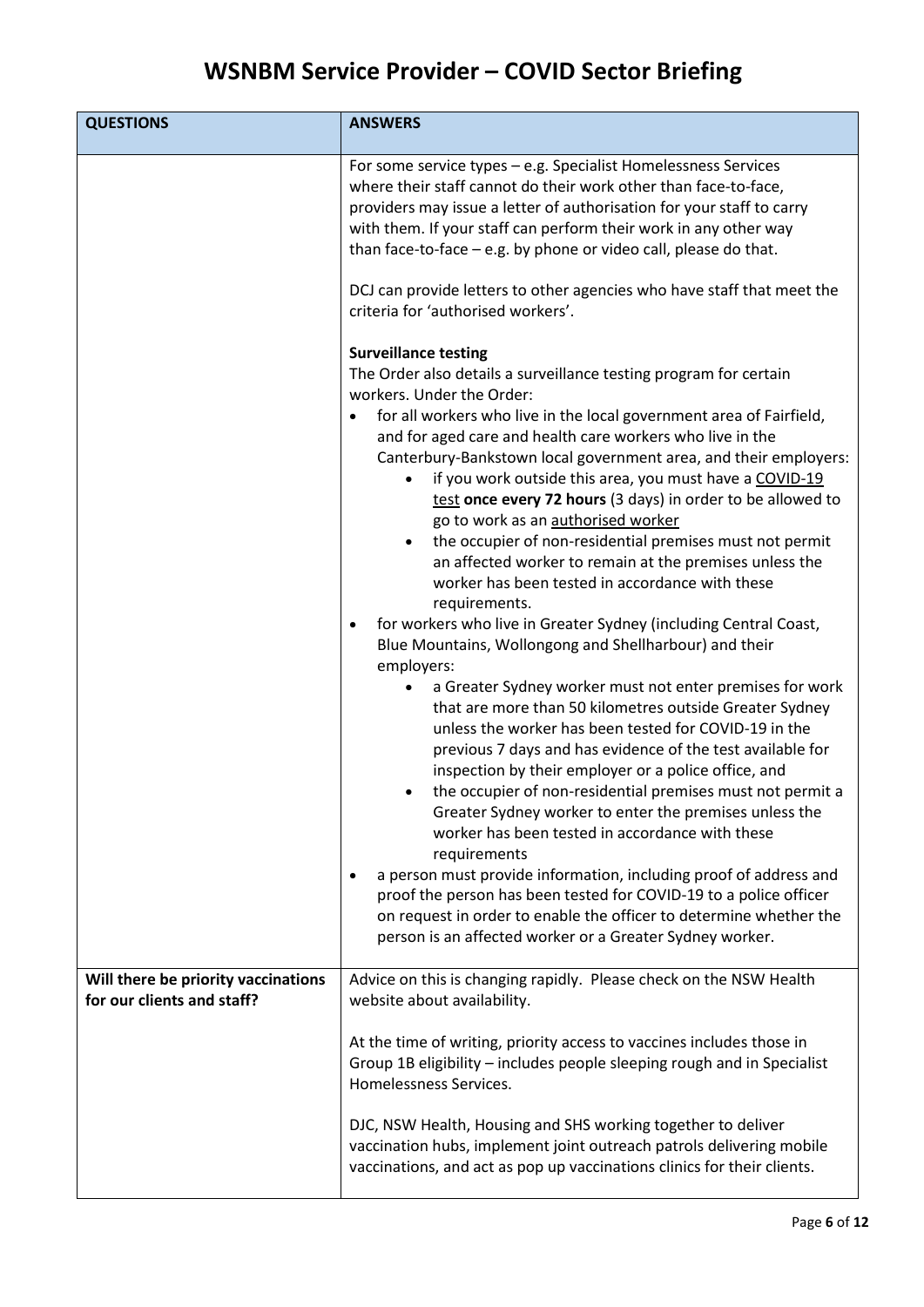| <b>QUESTIONS</b>                                                                                                                         | <b>ANSWERS</b>                                                                                                                                                                                                                                                                                                                                                                                                                                                                                                                 |
|------------------------------------------------------------------------------------------------------------------------------------------|--------------------------------------------------------------------------------------------------------------------------------------------------------------------------------------------------------------------------------------------------------------------------------------------------------------------------------------------------------------------------------------------------------------------------------------------------------------------------------------------------------------------------------|
|                                                                                                                                          | DCJ has been lobbying for DCJ and NGO workers to be considered<br>essential workers to be a priority for vaccination but no luck yet.                                                                                                                                                                                                                                                                                                                                                                                          |
| Can we ask staff if they have be<br>tested?                                                                                              | You can ask to see an employee's proof of COVID-19 test if they live<br>in the Fairfield LGA, if they live in the Canterbury Bankstown LGA<br>and work in Aged Care or Health Care, or if you are located 50km or<br>more outside Greater Sydney and they live in Greater Sydney, the<br>Blue Mountains, Central Coast, Wollongong or Shellharbour LGAs.<br>You must not allow someone to work if they have not had a COVID-<br>19 test in the set timeframes.<br>You can find more information on the NSW Government website. |
| Can we require staff to attend<br>work?                                                                                                  | The Public Health Orders require employers to allow to staff to work<br>from home if they are able to do so.                                                                                                                                                                                                                                                                                                                                                                                                                   |
|                                                                                                                                          | If providers can meet their service delivery requirements in ways other<br>than face to face service delivery then they are encouraged to be<br>flexible in their approach.                                                                                                                                                                                                                                                                                                                                                    |
|                                                                                                                                          | DCJ is committed to ensuring essential services continue to operate<br>during the COVID-19 pandemic. This involves timely coordination across<br>government, nongovernment organisations (NGOs) and community<br>stakeholders to communicate public health advice clearly and manage<br>the safety of staff and children and young people.                                                                                                                                                                                     |
|                                                                                                                                          | Much of our service provision requires face to face contact in<br>residential settings such as homelessness services and Intensive<br>Therapeutic Care. These services need to continue in a COVID-safe way<br>by implementing risk mitigation strategies to limit the spread of the<br>virus, such as personal protective equipment, good hygiene, stringent<br>cleaning procedures, physical distancing and ensuring that staff don't<br>come to work if they have any symptoms.                                             |
|                                                                                                                                          | If staff live in the Cumberland, Blacktown, Canterbury-Bankstown,<br>Fairfield or Liverpool Local Government areas and need to attend<br>work outside of those areas they are exempt as 'authorised workers'.                                                                                                                                                                                                                                                                                                                  |
| We are concerned that we will<br>have to pay for the time staff<br>spend getting tested every 3 days.                                    | Surveillance testing only applies to authorised workers who live in<br>Fairfield or Canterbury Bankstown LGAs. Additional testing sites have<br>been established to expedite the process.                                                                                                                                                                                                                                                                                                                                      |
|                                                                                                                                          | Providers should support and encourage their staff to get tested if<br>required.                                                                                                                                                                                                                                                                                                                                                                                                                                               |
| Can we have more direct access to<br><b>Service NSW and Resilience NSW</b><br><b>Linkages with Resilience NSW</b><br>need to be stronger | The best way to contact Service NSW is on 13 77 88.<br>Additional staff have been appointed to deal with increasing volumes of<br>requests.                                                                                                                                                                                                                                                                                                                                                                                    |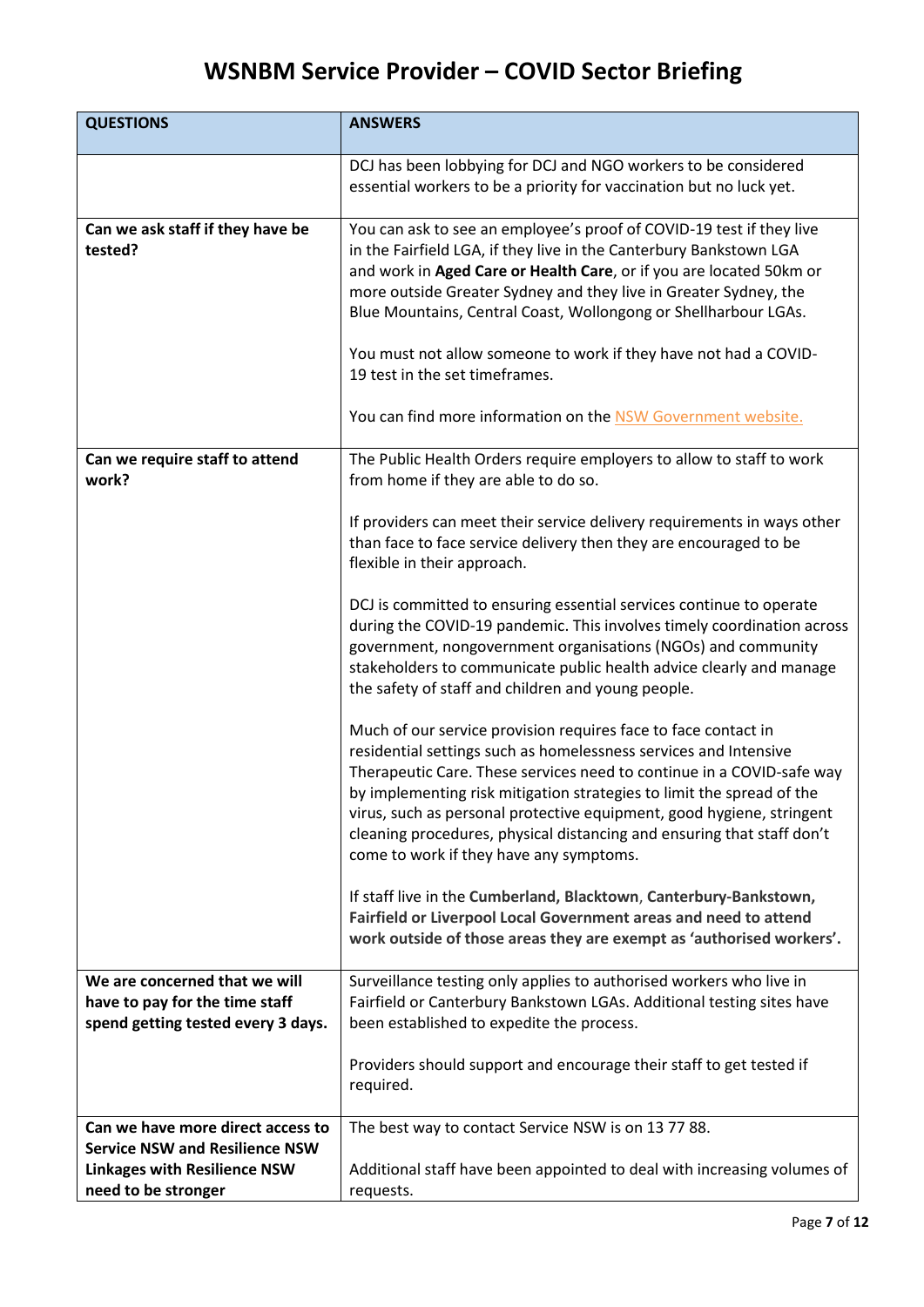| <b>QUESTIONS</b>                                                                                                                                                                             | <b>ANSWERS</b>                                                                                                                                                                                                                                                                                                                                                                 |
|----------------------------------------------------------------------------------------------------------------------------------------------------------------------------------------------|--------------------------------------------------------------------------------------------------------------------------------------------------------------------------------------------------------------------------------------------------------------------------------------------------------------------------------------------------------------------------------|
|                                                                                                                                                                                              | DCJ is a member of the State Emergency Operations Committee (SEOC)<br>and is raising critical issues and challenges directly with Resilience NSW.<br>Please share examples with your contract manager so that these can be<br>escalated if required.                                                                                                                           |
| <b>Precautions for cleaners</b><br>What precautionary measures are<br>being taken for deep cleaning in<br>refuges to ensure that the cleaners<br>are not transmitting COVID into<br>refuges? | Safe Work NSW requires all workplaces to assess the risk (in<br>consultation with workers) and look for ways to minimise the risk<br>during the COVID-19 pandemic. As per the Public Health Orders, all<br>employers must comply with the mandatory testing requirements for<br>affected LGA's/regions.<br>Providers should work in partnership with the cleaning providers to |
|                                                                                                                                                                                              | develop risk assessment and ensure all staff are complying with the<br>public health orders.                                                                                                                                                                                                                                                                                   |
|                                                                                                                                                                                              | Any suspected breach of the public health orders should be reported to<br>NSW Police.                                                                                                                                                                                                                                                                                          |
| <b>EAP and support for staff</b>                                                                                                                                                             | DCJ EAP service is available to service providers again                                                                                                                                                                                                                                                                                                                        |
| Can service providers access EAP<br>programs?                                                                                                                                                | Service providers are eligible if they don't have their own EAP<br>$\bullet$<br>service                                                                                                                                                                                                                                                                                        |
| Why are organisations who have<br>implemented their own EAP                                                                                                                                  | Service providers who used the service last year will not need to<br>$\bullet$<br>register again                                                                                                                                                                                                                                                                               |
| penalised.<br>Many workers are not keen on<br>government supplied EAP<br>(especially not locally based).                                                                                     | If you have service providers who did not use the service last year<br>$\bullet$<br>but want to, get them to complete the short registration form on<br>the DCJ Coronavirus web page                                                                                                                                                                                           |
|                                                                                                                                                                                              | Other counselling services are available for staff through organisations<br>such as                                                                                                                                                                                                                                                                                            |
|                                                                                                                                                                                              | Lifeline Australia: 13 11 14 w or Lifeline Australia - A crisis support<br>service that provides short term support at any time for people who<br>are having difficulty coping or staying safe.                                                                                                                                                                                |
|                                                                                                                                                                                              | NSW Mental Health Line: 1800 011 511- Mental health crisis<br>$\bullet$<br>telephone service in NSW.                                                                                                                                                                                                                                                                           |
| <b>Business Continuity and ongoing</b>                                                                                                                                                       | It is critical that providers ensure that their business continuity plans                                                                                                                                                                                                                                                                                                      |
| service delivery<br>How do we When business                                                                                                                                                  | are current so that we can continue to deliver services to the most                                                                                                                                                                                                                                                                                                            |
| continuity planning fails due to                                                                                                                                                             | vulnerable in our community.                                                                                                                                                                                                                                                                                                                                                   |
| shortage of housing options or                                                                                                                                                               | Providers need to plan for scenarios which may impact on staff or                                                                                                                                                                                                                                                                                                              |
| staff resources (those in caring                                                                                                                                                             | clients including close contacts, visiting hot spots or positive COVID                                                                                                                                                                                                                                                                                                         |
| roles), does DCJ have a direct                                                                                                                                                               | tests.                                                                                                                                                                                                                                                                                                                                                                         |
| contact to support providers to<br>overcome these deficits? Who can                                                                                                                          | DCJ will work with providers to ensure continuity of service delivery                                                                                                                                                                                                                                                                                                          |
| we call after hours?                                                                                                                                                                         | where required.                                                                                                                                                                                                                                                                                                                                                                |
| We are losing staff due to being                                                                                                                                                             |                                                                                                                                                                                                                                                                                                                                                                                |
| close contacts and being sent to<br>self-isolate for two weeks                                                                                                                               | Guidelines for use in residential care settings with young people in<br>$\bullet$<br>out of home care                                                                                                                                                                                                                                                                          |
|                                                                                                                                                                                              | SHS guidelines homelessness accommodation during COVID.<br>٠                                                                                                                                                                                                                                                                                                                   |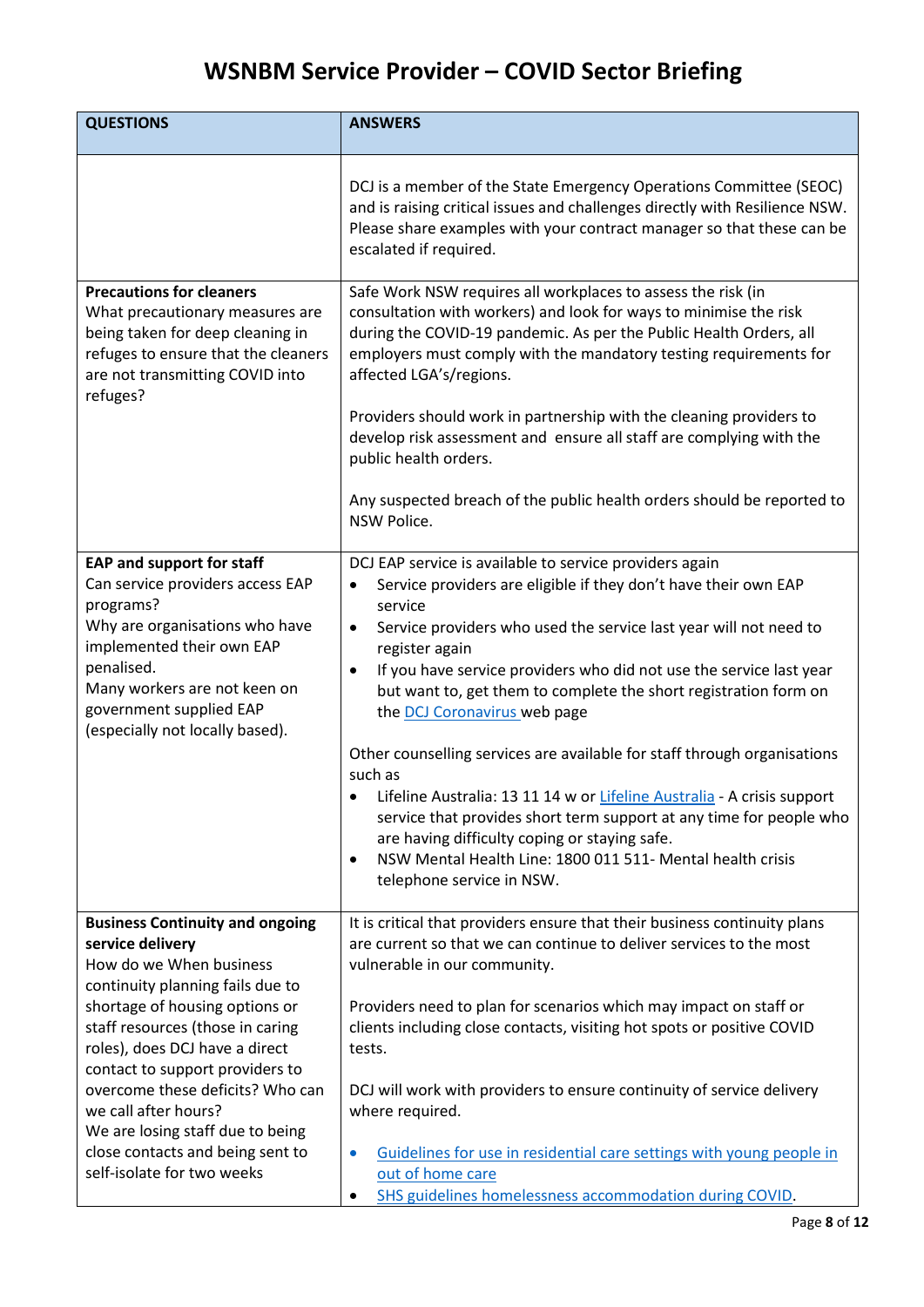| <b>QUESTIONS</b>                                                                                           | <b>ANSWERS</b>                                                                                                                                                                                                                                                                                                                                                                                                                                                                                  |
|------------------------------------------------------------------------------------------------------------|-------------------------------------------------------------------------------------------------------------------------------------------------------------------------------------------------------------------------------------------------------------------------------------------------------------------------------------------------------------------------------------------------------------------------------------------------------------------------------------------------|
|                                                                                                            |                                                                                                                                                                                                                                                                                                                                                                                                                                                                                                 |
| What if a client or staff member<br>tests positive for COVID-19 in<br>residential, ITC or refuge settings? | If NSW Health confirms that a person has COVID-19, the local Public<br>Health Unit will be in contact with any close contacts of the person to<br>advise them on what action to take.                                                                                                                                                                                                                                                                                                           |
|                                                                                                            | If a staff member was infectious while at work, you must<br>also notify SafeWork NSW. You can also make contact with the Public<br>Health Unit directly to make sure that contact details are available in all<br>units or facilities.<br>If the measures recommended by NSW Health will disrupt service<br>provision, please urgently contact your DCJ contract manager to discuss<br>an appropriate response. As an example, they may recommend moving<br>client/s or reconfiguring services. |
|                                                                                                            | Further information is available<br><b>Health advice for service providers</b><br>$\bullet$<br>NSW Health fact sheet for people who have tested positive for<br>$\bullet$<br>COVID-19                                                                                                                                                                                                                                                                                                           |
| What do we do if young people are<br>not following Public Health Orders?                                   | If a young person has been directed to self-isolate, for example because<br>they have been in contact with a confirmed case, they must remain at<br>home, or another suitable residence as directed by a health<br>practitioner, or in hospital for treatment.                                                                                                                                                                                                                                  |
|                                                                                                            | If a young person refuses to comply with self-isolation, contact the<br>National Coronavirus Health Information line on 1800 020 080 and<br>follow instructions on reporting requirements. You should also contact<br>your DCJ contract manager to discuss how the situation could be<br>managed.                                                                                                                                                                                               |
|                                                                                                            | NSW Police have advised DCJ that reasonable attempts should be made<br>to educate the child or young person in care on the importance of<br>isolating, and to get them to return home, before law enforcement<br>action is considered. However, if Police support is required, Police can<br>be contacted through Crime Stoppers on 1800 333 000, or an<br>appropriate police officer, or police liaison officer.                                                                               |
|                                                                                                            | If there is repeated non-compliance, a specific Public Health Order can<br>be obtained that will enable Police to arrest a person in order to return<br>them to their place of isolation                                                                                                                                                                                                                                                                                                        |
|                                                                                                            | The NSW Joint Protocol to reduce contact for young people in OOHC<br>with the criminal justice system remains in place. The protocol<br>ensures that Police are not used for discipline or behavioural<br>management of young people living in out-of-home care. It aims to<br>reduce contact and use early intervention strategies to positively<br>influence behaviour. It can reduce reoffending and unnecessary contact<br>with the criminal justice system.                                |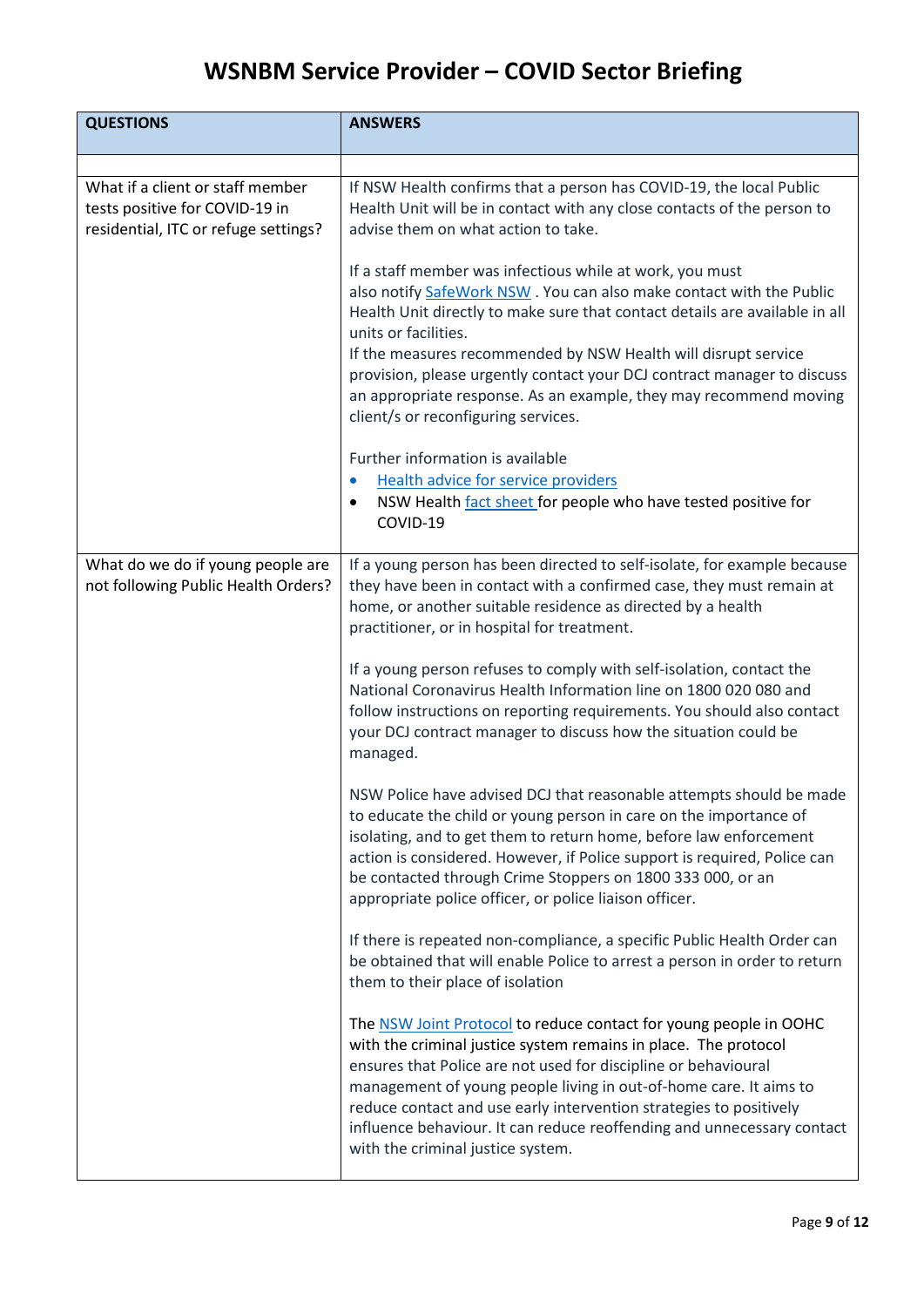| <b>QUESTIONS</b>                                                                                                                                                                                         | <b>ANSWERS</b>                                                                                                                                                                                                                                                                                                                                                                                        |
|----------------------------------------------------------------------------------------------------------------------------------------------------------------------------------------------------------|-------------------------------------------------------------------------------------------------------------------------------------------------------------------------------------------------------------------------------------------------------------------------------------------------------------------------------------------------------------------------------------------------------|
|                                                                                                                                                                                                          | Ensure that all staff are familiar with the Joint Protocol and with the<br>procedures as described in Annexure A for care staff and Annexure<br><b>B</b> for local Police.                                                                                                                                                                                                                            |
|                                                                                                                                                                                                          | General advice for service providers on what to do if a young person in<br>ITC or Residential Care does not follow the Public Health Order Advice                                                                                                                                                                                                                                                     |
|                                                                                                                                                                                                          | Call the National Coronavirus Health Information Line 1800 020 080 if a<br>young person refuses to comply with self-isolation requirements                                                                                                                                                                                                                                                            |
| How do providers get provisional<br>approval for accommodation out of<br>hours/weekend?                                                                                                                  | If directed by NSW Health, please follow instructions and advise the<br>Director Commissioning and Planning at<br>DirectorCommissioning&PlanningWSNBM@facs.nsw.gov.au                                                                                                                                                                                                                                 |
| It there a position of whether it is<br>required for clients to have a<br>COVID test prior to be admitted to<br>a residential care setting?                                                              | There is no mention of screening on entry to an residential care facility<br>in the Guidelines below however at this stage, providers should refer to<br>Public Health Orders with a focus on testing requirements when a Child<br>or Young Person is moving from an affected LGA or has been<br>experiencing placement instability and increased exposure to the<br>community and COVID-19 hotspots. |
| Given our staff are not health<br>workers, where do we stand in<br>terms of caring for infected clients.<br>Our guidance at present is that we<br>can't force our staff into an<br>infected environment. | NSW Health will provide advice if a client tests positive.<br>For staff in ITC settings please refer to - Guidelines: Residential Care<br>Settings for Young People in Out of Home Care (OOHC) and COVID-19:<br>For homelessness settings please refer to the SHS guidelines<br>homelessness accommodation during COVID.                                                                              |
| How do we support/manage part<br>time staff who also work in other<br>organisations?                                                                                                                     | In any case, the reporting obligations for mandatory testing remains in<br>place as outlined in the current Public Health Orders. As an employer,<br>you may ask an employee to present their evidence of testing.                                                                                                                                                                                    |
|                                                                                                                                                                                                          | Employers may be able to stand their employees down during the                                                                                                                                                                                                                                                                                                                                        |
|                                                                                                                                                                                                          | coronavirus outbreak for various reasons. This includes when:                                                                                                                                                                                                                                                                                                                                         |
|                                                                                                                                                                                                          | the business has closed because of an enforceable government<br>direction (which means the employee can't be usefully employed,<br>even from another location)                                                                                                                                                                                                                                        |
|                                                                                                                                                                                                          | there's a stoppage of work due to lack of supply for which the<br>$\bullet$                                                                                                                                                                                                                                                                                                                           |
|                                                                                                                                                                                                          | employer can't be held responsible.                                                                                                                                                                                                                                                                                                                                                                   |
|                                                                                                                                                                                                          | https://coronavirus.fairwork.gov.au/coronavirus-and-australian-<br>workplace-laws/pay-leave-and-stand-downs/stand-downs                                                                                                                                                                                                                                                                               |
|                                                                                                                                                                                                          | Further advice should be sought through www.Fairwork.gov.au for<br>specific issues/advice.                                                                                                                                                                                                                                                                                                            |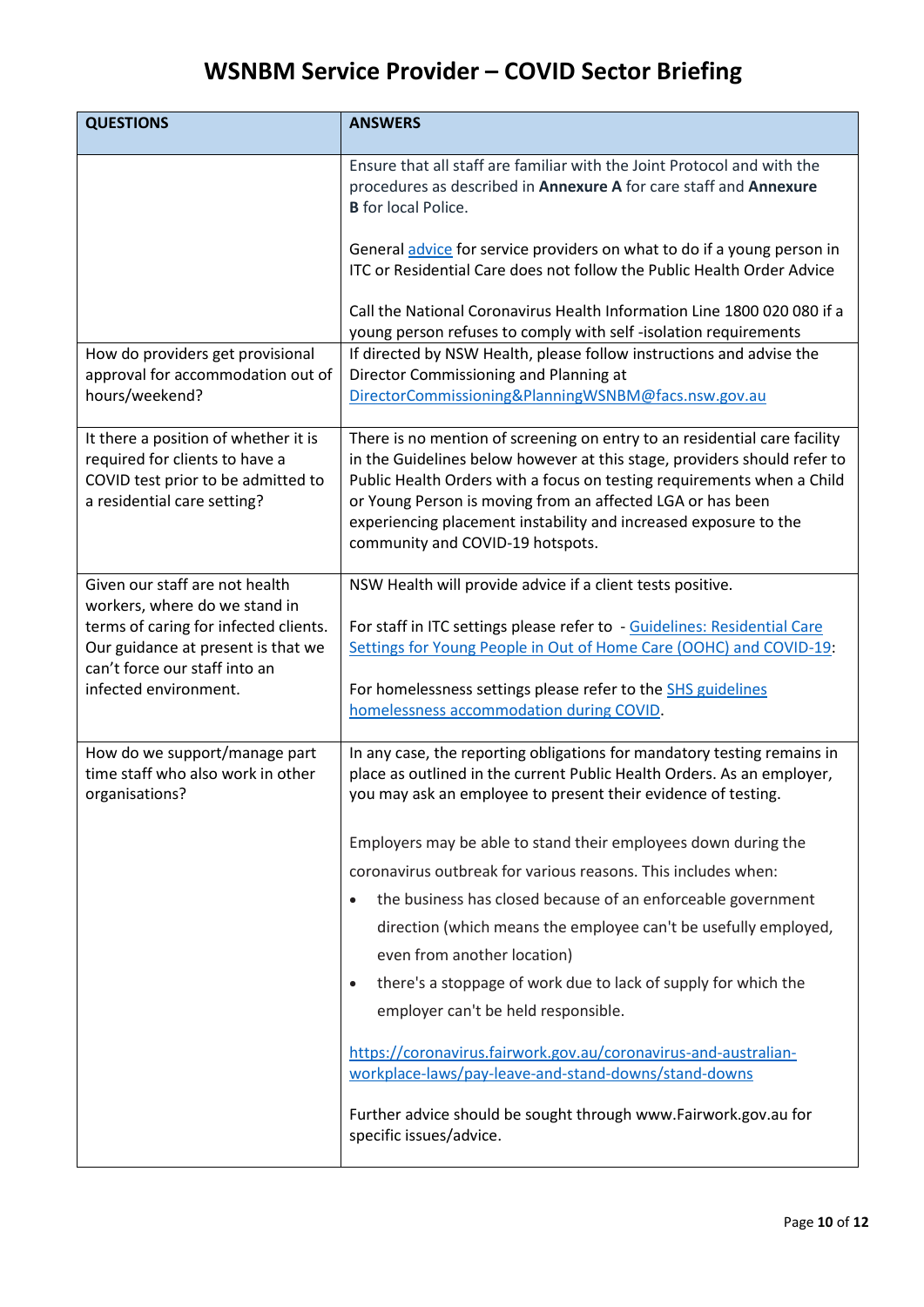| <b>QUESTIONS</b>                                                                                                                                                                                                         | <b>ANSWERS</b>                                                                                                                                                                                                                                                                                                                                                                              |
|--------------------------------------------------------------------------------------------------------------------------------------------------------------------------------------------------------------------------|---------------------------------------------------------------------------------------------------------------------------------------------------------------------------------------------------------------------------------------------------------------------------------------------------------------------------------------------------------------------------------------------|
| Has consideration been given for<br>cross service support of workers, if<br>possible?                                                                                                                                    | Business continuity plans should include preparation and planning for a<br>range of scenarios. Providers should identify Partners, such as the local<br>Public Health Units, police and other service providers and establish<br>ongoing communication with them.<br>For ITC providers, work with the CAU and your Contract Manager if                                                      |
|                                                                                                                                                                                                                          | additional support of workers is required.                                                                                                                                                                                                                                                                                                                                                  |
| <b>Family preservation and family</b><br>contact - how can this be done<br>face to face or virtually?                                                                                                                    | DCJ will continue to deliver child protection face-to-face<br>assessments where it's safe to do so. This includes joint visits with<br>non-government organisations. For more information see the<br>delivering essential services web page.                                                                                                                                                |
|                                                                                                                                                                                                                          | If you have any questions about joint home visiting, please contact<br>your local Manager Client Services or Director Community Services.<br>If you are unsure who the local Manager Client Services or Director<br>Community Services are, you can contact your contract manager.                                                                                                          |
|                                                                                                                                                                                                                          | You should undertake all out-of-home care home visits virtually or<br>postpone them unless there are safety concerns.                                                                                                                                                                                                                                                                       |
|                                                                                                                                                                                                                          | Routine client service visits should be rescheduled or held virtually<br>where possible. High risk visits will go ahead where essential only.                                                                                                                                                                                                                                               |
|                                                                                                                                                                                                                          | Any critical family contact that needs to happen face to face may take<br>place, but it will depend on the location and assessment of risk. Where<br>possible please communicate by phone or videoconferencing.                                                                                                                                                                             |
|                                                                                                                                                                                                                          | Additional information and support is listed in the resources below.                                                                                                                                                                                                                                                                                                                        |
| <b>Emergency Food Assistance</b><br>What emergency food assistance is<br>available to vulnerable community<br>members?<br>What supports are available for our<br>services that are providing<br>emergency food supplies? | Food provision is so much harder than during the lockdown in 2020 as<br>the scale is much bigger. We are unable to use manual system, so<br>many people are in self- isolation and it is impacting a large CALD<br>community. Logistics have changed due to impact of Delta variant as we<br>are not able to use the hub delivery model this time to get food from<br>warehouses to people. |
|                                                                                                                                                                                                                          | Commonwealth Department for Social Services (DSS) are responsible<br>for coordinating emergency relief                                                                                                                                                                                                                                                                                      |
|                                                                                                                                                                                                                          | NSW Government has invested \$2.5m into Foodbank and Ozharvest -<br>deliver support to NGOs.                                                                                                                                                                                                                                                                                                |
|                                                                                                                                                                                                                          | DCJ will raise challenges and gaps with Resilience NSW and with DSS.                                                                                                                                                                                                                                                                                                                        |
|                                                                                                                                                                                                                          | WSNBM DCJ staff are also liaising with Resilience NSW at a local<br>emergency centre level to assist with coordination of the response.                                                                                                                                                                                                                                                     |